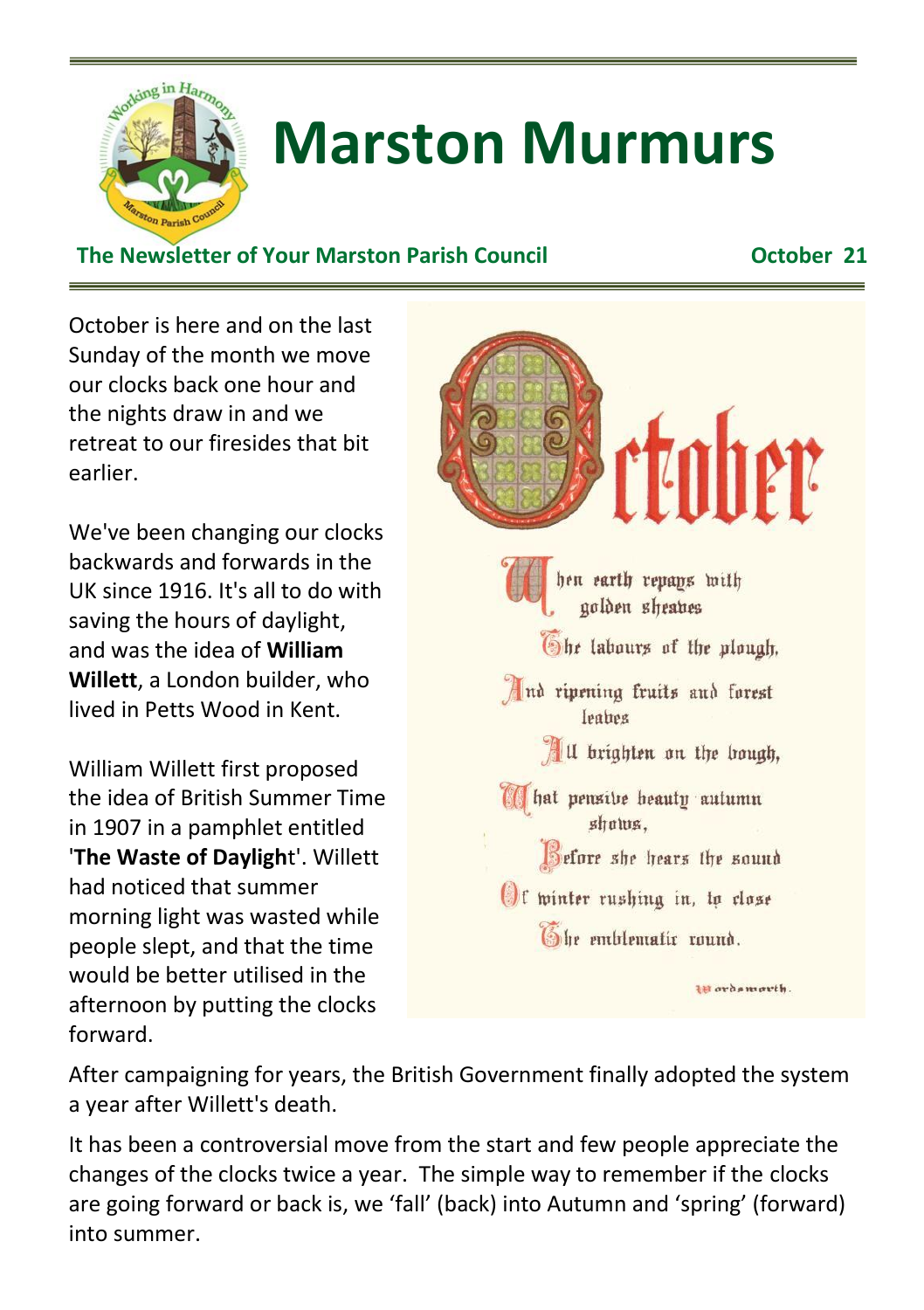#### **Cheshire Railings**



Almost unique to Cheshire, these black and white, and now often badly corroded or damaged railings, are a familiar site to anyone that ether lives in Cheshire or who has driven through the county.

They are a unique feature of our more rural roads and date back to 1929 when the county councils decided to replace stretches of hedges at road junctions to give drivers better visibility.

The railings were installed at all sharp bends and junctions, possibly to provide a means of stopping vehicles that had lost steering control. It is unknown if the rolled over top is an early attempt at crash barrier safety or for keeping livestock in. It has been suggested the original black and white painting of the fencing was to represent the Friesian cattle or the Black and White buildings often found in Cheshire.

There are still many examples around the 'B' roads and lanes of Cheshire and still more can been seen knitted into hedging after years of neglect. They have never been extensively replaced so most that still exist are originals and at least 80 years old.

Does anyone have any memories or photographs of Cheshire railings in Marston? If you do please send them to [info@marstonparishcouncil.co.uk](mailto:info@marstonparishcouncil.co.uk) and we will include in another edition of Marston Murmurs.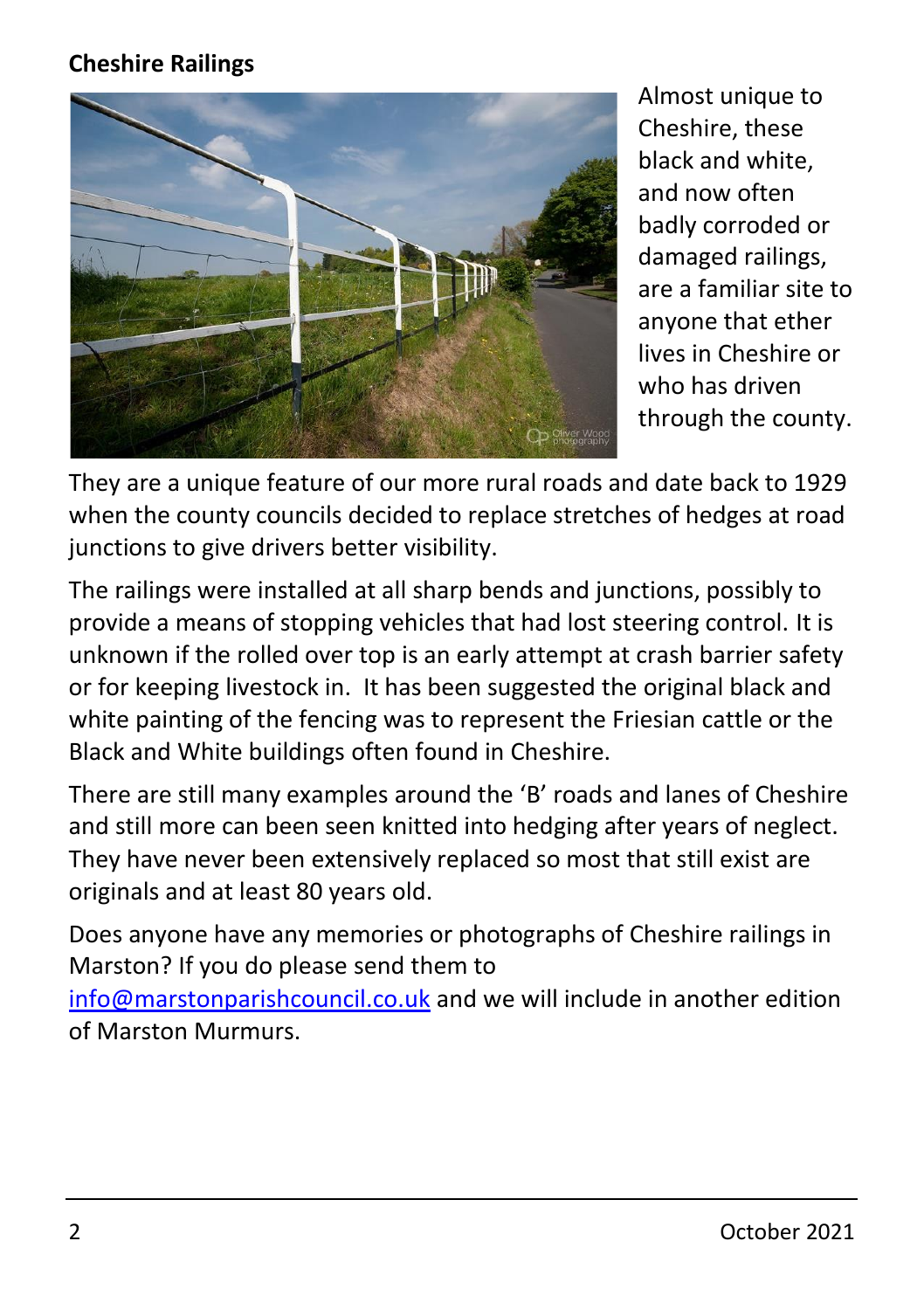### **Parish News**

#### **Next Parish Council Meeting**

Our next meeting is scheduled for Wednesday 13<sup>th</sup> October 2021 at 7pm in the Church Hall.

A full risk assessment will be conducted beforehand ensuring that current government guidelines are followed, and we ask that any member of the public wishing to attend contact our clerk at [clerk@marstonparishcouncil.co.uk](mailto:clerk@marstonparishcouncil.co.uk) for information.

#### **Churchyard Tidy Up**



We would like to send our thanks to the people who turned out to help tidy up the Churchyard on the 4<sup>th</sup> and 18<sup>th</sup> September.

It is a mammoth task, the Churchyard is larger than it looks from the road.

We were lucky with the weather being fine both days and the determination and hard work put in by the volunteers.

We have not had a return date for the Community Payback Scheme people, who normally do the work and so will need assistance to try and keep on top of the grass and shrubs. So if you have any spare time please stop by and strim or cut some grass or tidy a shrub.



It is a matter of respect for the people buried there, the people who come to pay their respects, the War Memorial and graves that we keep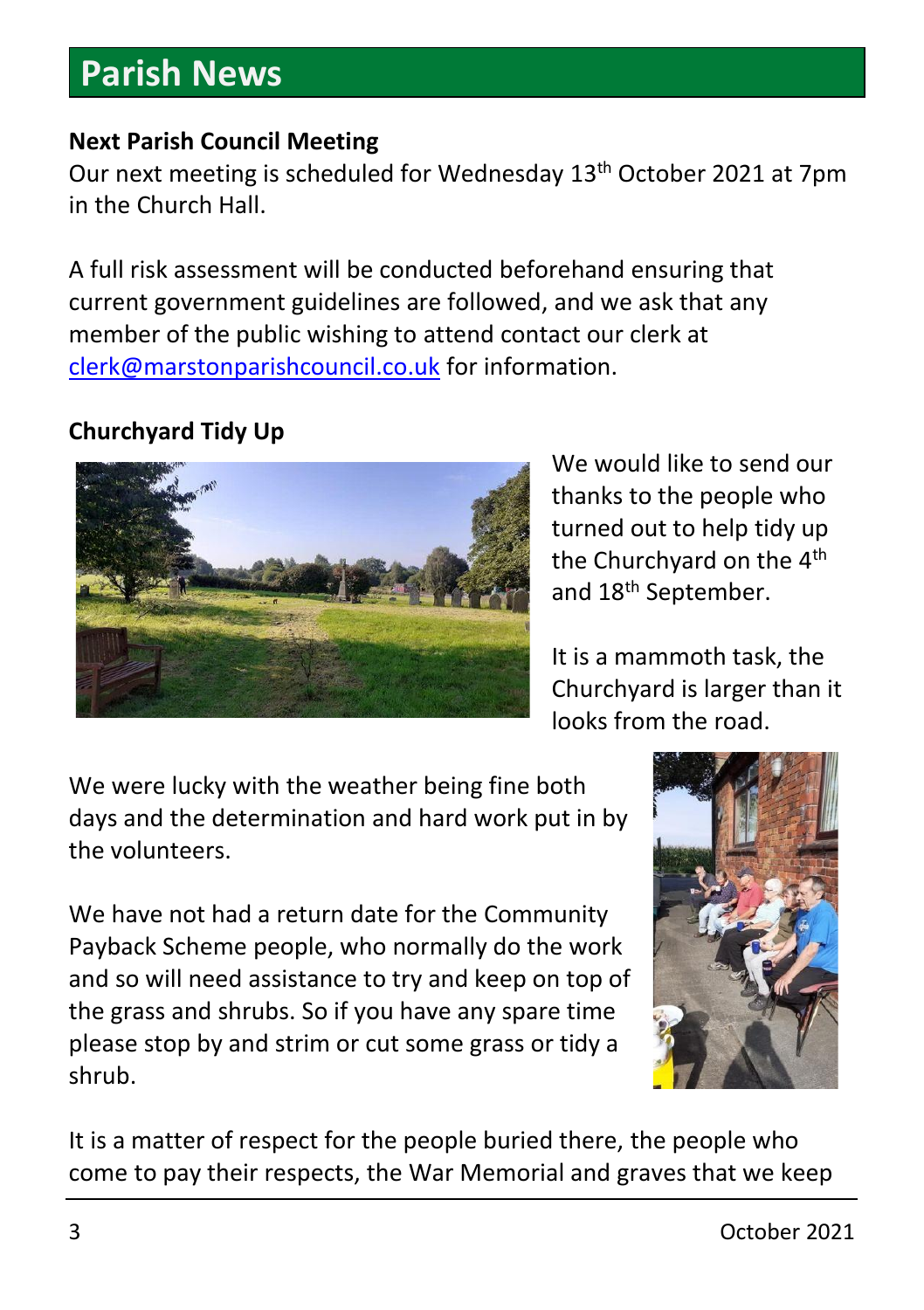the Churchyard tidy. We provide refreshments on working party days so please come and help if you can.

**Parking** in a Village is always an issue. Please can you be considerate to others when parking and remember to always allow space for emergency services to access all areas. People have experienced difficulties along pavements with parked cars, wheelie bins or overgrown hedges. Please ensure the pavement outside your property is clear, safe to walk along and there is room for pushchairs/wheelchairs to get through.

#### **Heritage Fingerpost**



The eagle eyed amongst you will have noticed that the fingerpost on the triangle has been dismantled and removed. This is only temporary, and it will be reinstalled shortly.

It is now undergoing renovation and hopefully will be something for us to be proud of when it returns.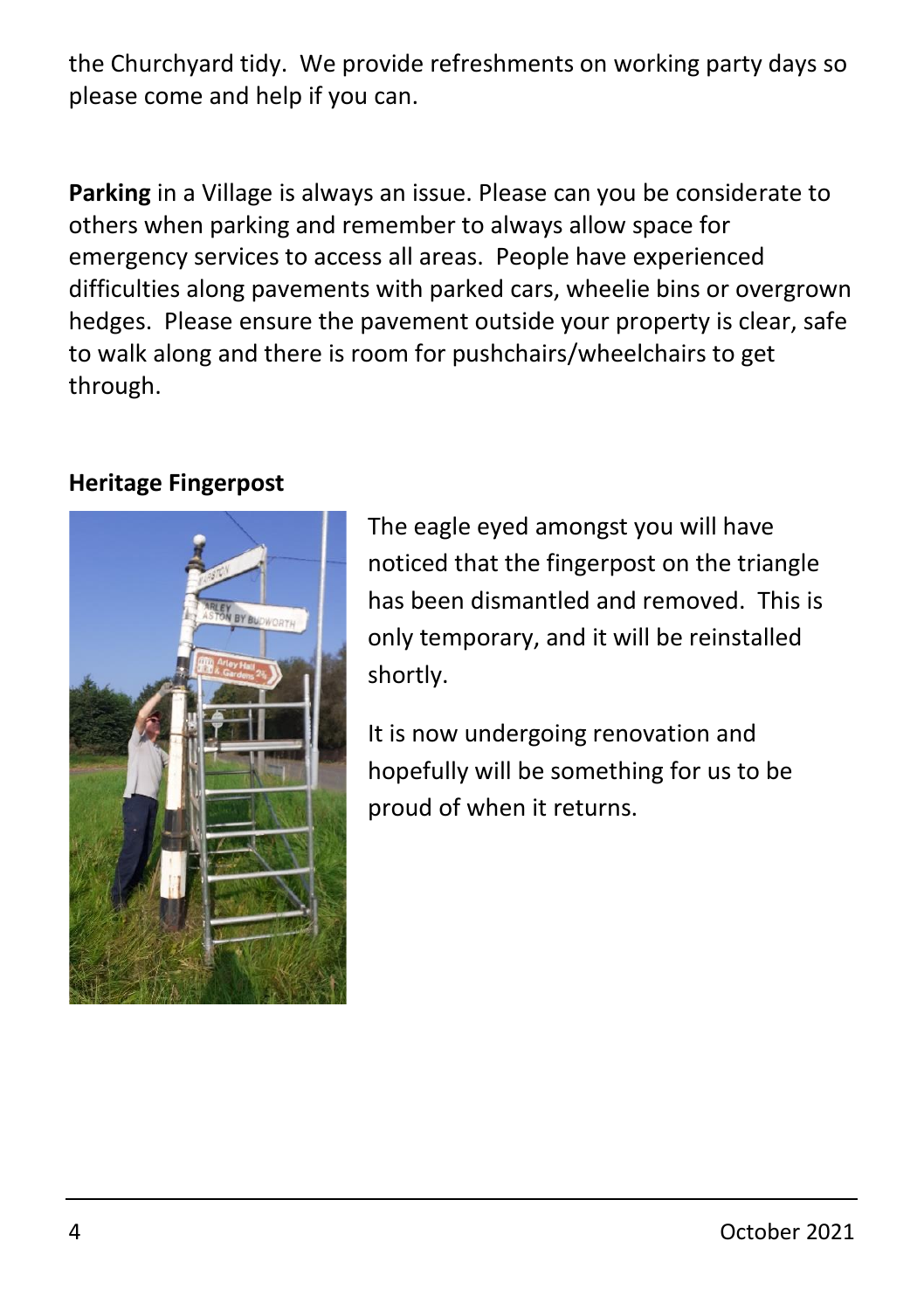### Summary Minutes of Marston Parish Council Meeting of 8<sup>th</sup> September 2021

Residents attended the meeting and again raised issues and concerns about traffic on Ollershaw Lane, particularly speeding and HGV's. Chair Councillor Marion Potts sympathised with the residents and pointed out that all councillors and the clerk lived within the village and were well aware of the problems regarding traffic, she highlighted the recent meeting with Highways and that we were attempting to rectify these issues.

One of the options to help alleviate problems with speeding is to install interactive speeding signs and all councillors unanimously agreed to apply for a sign just before the bend after Chapel Street. Ward Councillors Normal Wright, Lynn Gibbon and Phil Marshall have all agreed to help fund the purchase of the sign with £3000, the remaining £4000 will be provided by the parish council. A possibility that was under review by Highways to help reduce the number of HGV's using Ollershaw Lane is to add signage at the junction of Ollershaw Lane and Marston Lane advising HGV's to use the designated route into Northwich via Manchester Road, however, this has to fall in line with regulatory guidelines and is still under review by Highways.

#### **Pickmere Lake**

'No Parking' cones have now been purchased and issued to residents along Earles Lane to help alleviate problems with visitor parking. Another meeting will be scheduled towards the end of the year to discuss the situation. We will update you when we know more.

#### **Planning Applications**

Planning Application 21/02373/FUL – Mere View Ollershaw Lane, Single & 2 storey rear extensions with balcony – there were no objections

Planning Application 21/02582/FUL – 6a Ollershaw Lane, 3 storey side and single storey rear extension with car port – comments regarding the removal of the hedgerow and size of the property had been sent to planning. A number of residents had objected.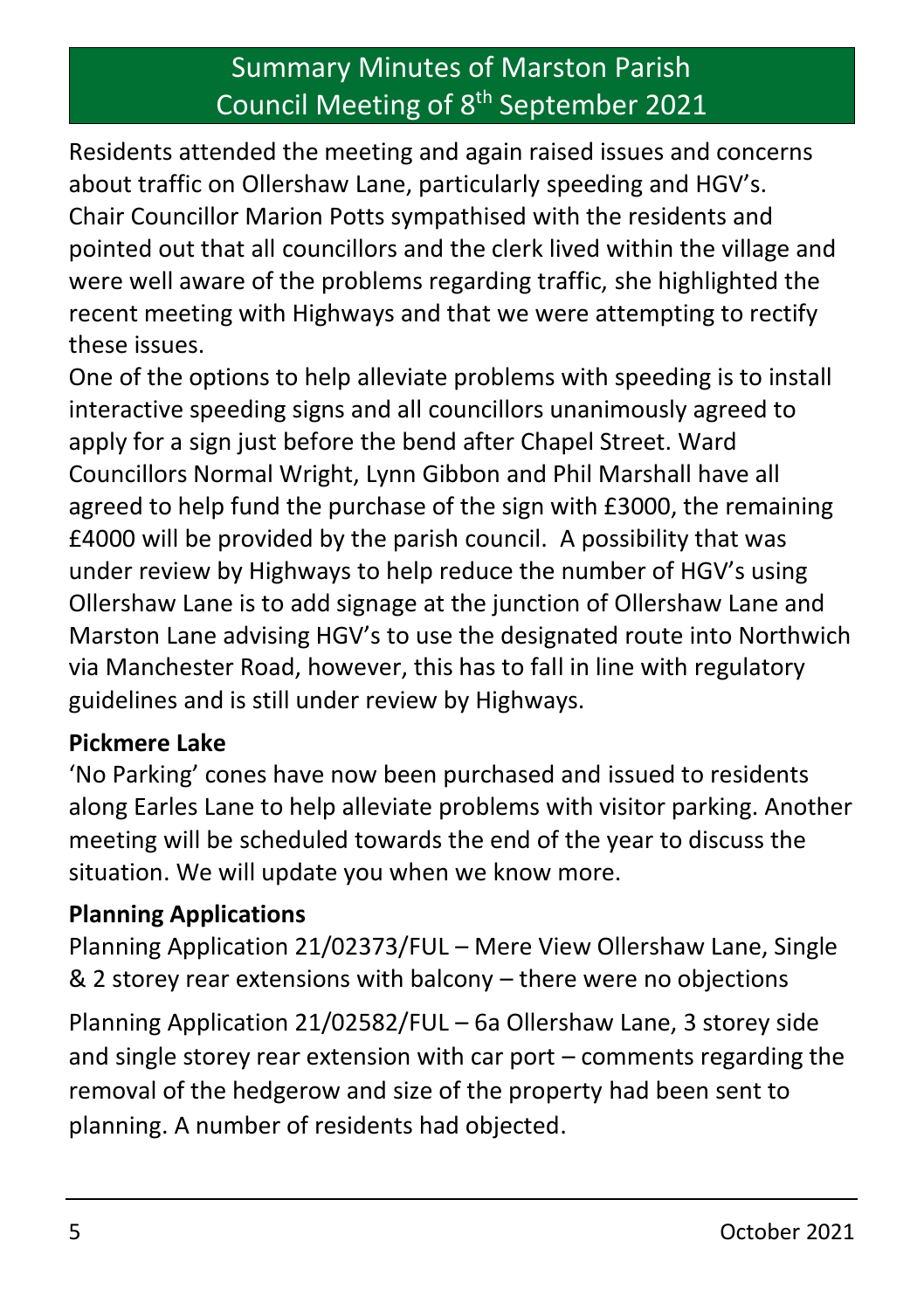# **Quiz**

#### AROUND THE WORLD

- 1. Which continent is the largest?
- 2. Which of the Seven Wonders is located in Egypt?
- 3. What is the thin, long country that spans more than half of the western coast of South America?
- 4. Which American state is the largest by area?
- 5. What is the capital of New Zealand?
- 6. Which desert is the largest in the world?
- 7. What is the world's longest river?
- 8. There are three countries in the world that begin with the letter R. Name them all?
- 9. What can be found at Agra in India?
- 10. How many lines are there on the London Underground?

#### TOYS AND GAMES

11 Which game involves taking wooden blocks from a tower and placing them on top without making the tower fall?

- 12 Name the toys that were Robots in Disguise?
- 13 In the game Buckaroo, which is the only playing piece to have a hole drilled in it?
- 14 How many columns are there in a 'Connect Four' grid?
- 15 Which London toy shop is the oldest and largest in the world?
- 16 What was the name of Nintendo's first handheld game console?
- 17 Who is Buzz Lightyear's evil arch nemesis?

18 In the game of Monopoly, how much does each player pay you if it's your birthday?

- 19 How many rooms are there in 'Cluedo'?
- 20 What colour is Sonic The Hedgehog?

#### TV ADVERTS

21 What items of confectionery, now called "Starburst", were "made to make your mouth water"?

22 Which beer's advert included the word: 'Wasssuuuup!'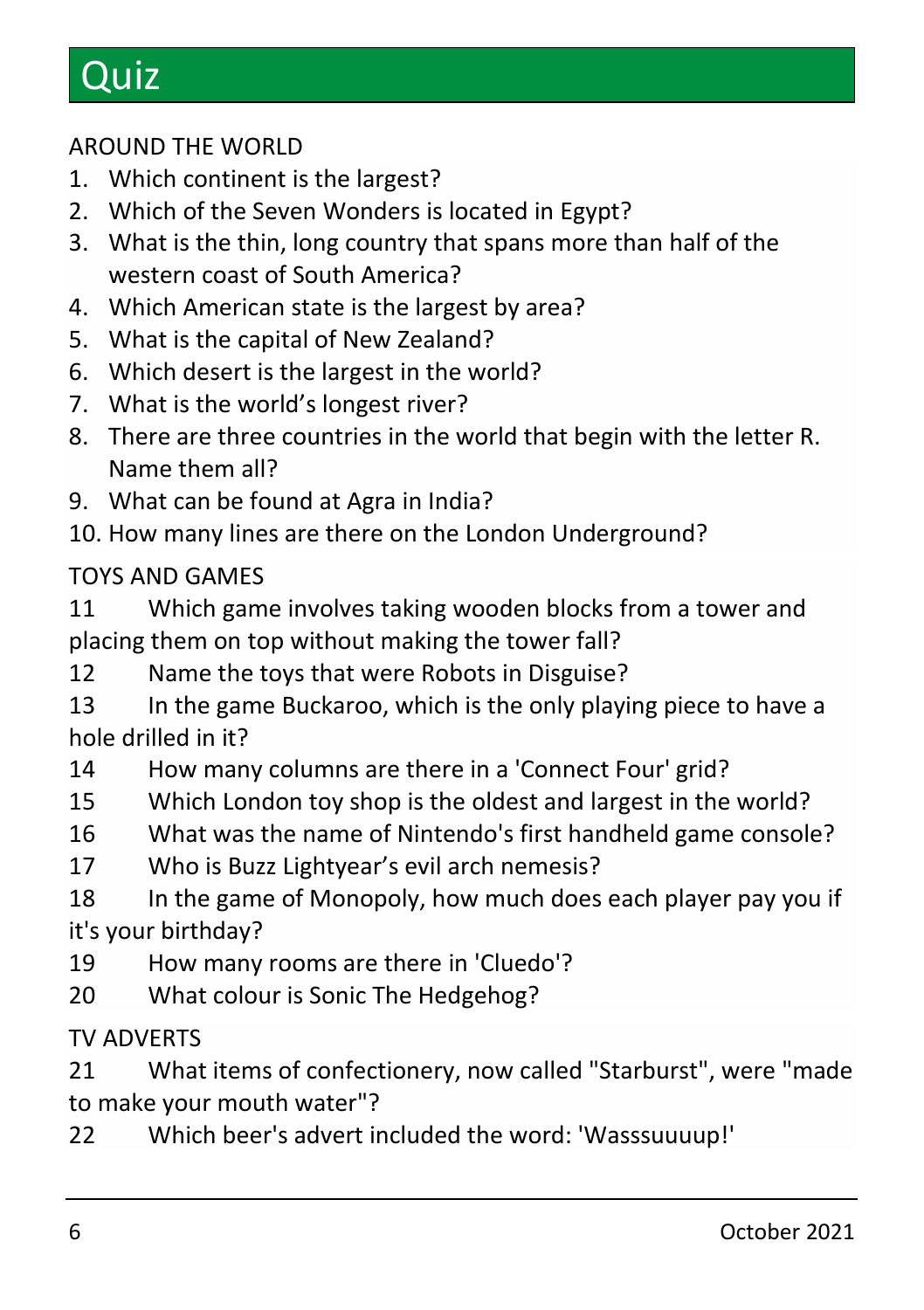23 Which company's famous TV adverts feature Russian meerkat Aleksandr Orlov?

24 Which animal played the drums to Phil Collins' In The Air Tonight on an advert for Cadbury's chocolate?

25 Which fizzy drink advert features the slogan, 'What's the worst that could happen?'

26 Which cartoon animal had the catchphrase, "They're grrreeeeat!"

27 French father and daughter 'Papa' and 'Nicole' appeared in the advert for which make and model of car?

28 Which product's advert features a cute Labrador Retriever puppy?

29 Which popular brand's long-running series of TV adverts featured Lynda Bellingham and a family?

30 Which product's famous 1973 advert featured a young boy pushing a bike loaded with bread up a cobbled hill?

### Bits 'n' Bobs

#### **Gardening Jobs**

- Collect up fallen leaves and put them into their own compost bin or perforated bin bags, then water and forget about them. In a year or two you will have crumbly leaf mould
- Frosts are coming. Put away any tender plants that you want to survive the winter. Pelargoniums, succulents and aeoniums all need a cool, bright and frost free place; a porch, a cool spare room, or a slightly heated greenhouse
- Plant spring bulbs. Get daffodils in as soon as possible, and then crocuses, scillas, fritillaries and muscari not long after
- Your lawn may look awful after a summer of children and dogs trampling it and then the weather that we have had. In October the soil is still warm and is hopefully moist from autumn rains. Grass seed will germinate easily, and while colder weather soon comes and stops the top growth, the roots keep on growing and spreading all autumn and winter, creating a strong foundation. To prepare your lawn for re-seeding: scratch out dead grass and moss, then mow and remove all the clippings. Aerate the grass with an aerator or your garden fork then brush with sand and compost and re-seed. Water well and keep the birds off until the seed germinates.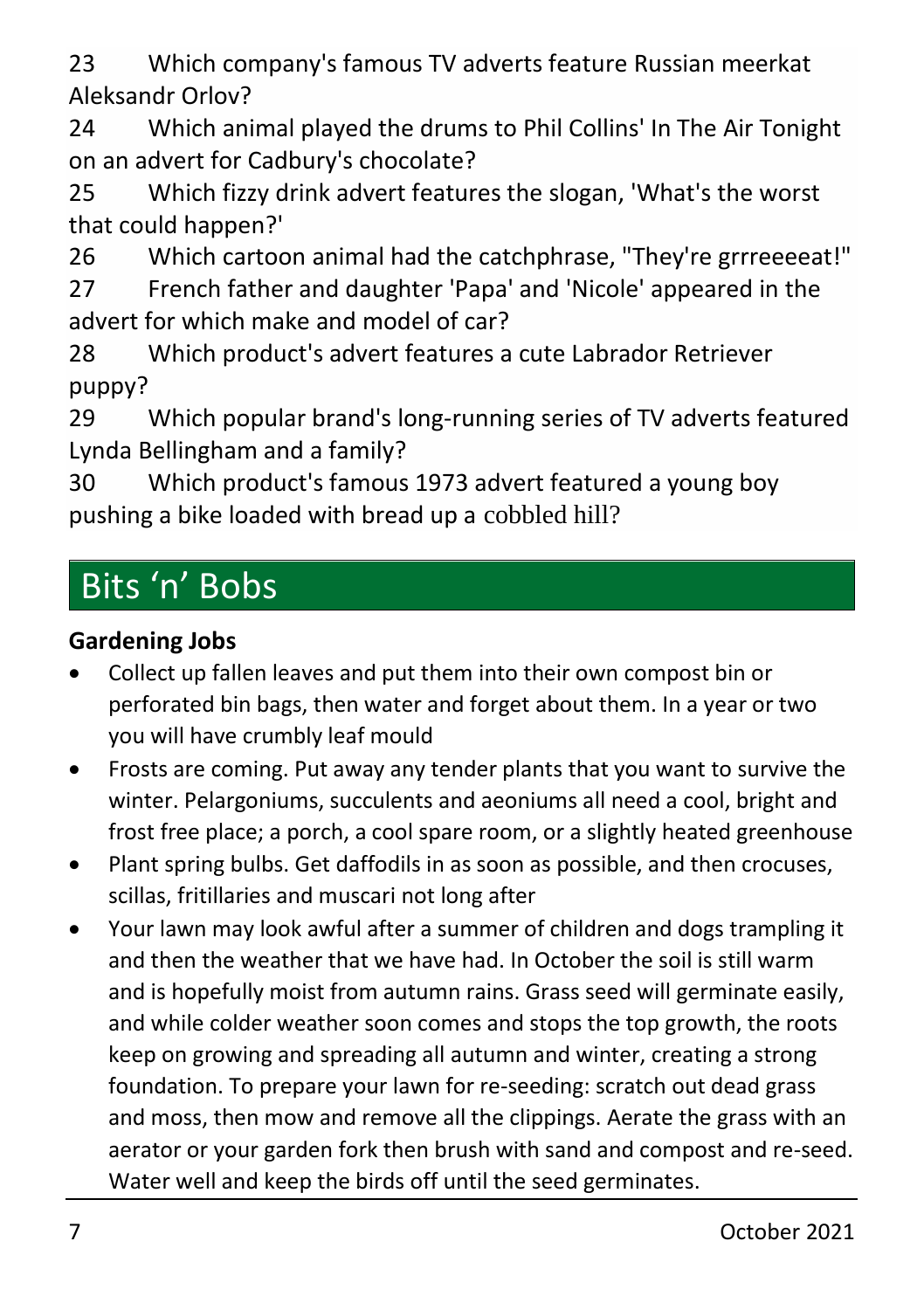#### **Carrot Cake from councillor Julie Ledger**

#### Ingredients:

- 175g Dark Brown Sugar
- 2 large eggs
- 150mls sunflower or vegetable oil
- 200g wholemeal self-raising flour
- 3 level teaspoons mixed spice
- 1 level teaspoon bicarbonate of soda
- 200g grated carrots
- 110g sultanas or raisins
- 50g desiccated coconut
- 50g chopped pecans or mixed nuts
- Grated zest from an orange

#### Syrup glaze:

- 75g dark brown sugar
- Juice from the orange
- 1 teaspoon lemon juice

#### Method:

- Pre heat oven to 160c/Gas mark 3
- Line a 7" loose bottom cake tin with greaseproof paper or shop bought cake tin liner
- Place sugar, oil and eggs in a bowl and whisk with electric whisk or handheld blender until the sugar has dissolved
- Sieve the flour, spice and bicarbonate of soda into and add the rest of the ingredients and fold into the oil mixture (including the bran left in the sieve from the flour) and fold in until all combined
- Add the mixture to the cake tin and even out with the back of a spoon
- Place in the centre of the oven and bake for 30 minutes after 30 minutes put a doubled piece of greased proofed paper on top of the cake tin to prevent the cake from burning
- Bake for another 30 minutes and using a skewer in the centre of the cake check that its cooked (the skewer should come out clean). If cake is not cooked leave in the oven for another 10 minutes and recheck with the skewer
- While the cake is cooking make the syrup glaze add the sugar, orange and lemon juice into a small bowl and stir until sugar has dissolved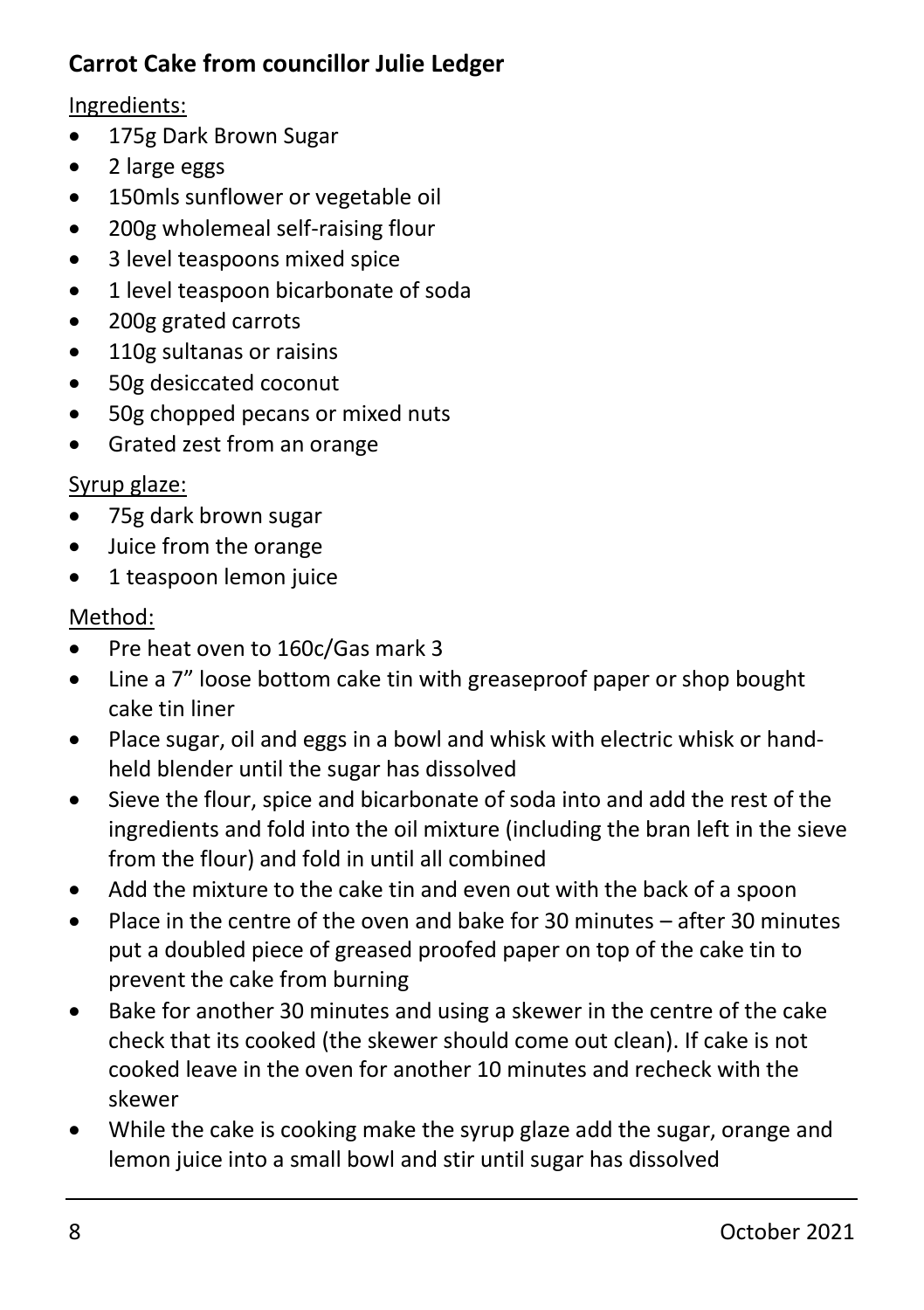• Once cooked remove the cake from the oven and quickly stab the top of the cake with the skewer and spoon the syrup glaze all over the cake – the cake will absorb all of the syrup

Leave to cool in the cake tin. Cut, eat and enjoy!!

#### ANSWERS to Quiz

1.Asia, 2.The Pyramids of Giza, 3.Chile, 4. Alaska, 5.Wellington, 6.The Sahara Desert. 7.The Nile, 8.Romania, Russia and Rwanda, 9.The Taj Mahal, 10.Eleven, 11.Jenga, 12.Transformers, 13.Cowboy Hat, 14.Seven, 15.Hamleys, 16.Gameboy, 17.Zurg, 18.£10, 19.Nine, 20.Blue, 21.Opal Fruits, 22.Budweiser, 23.Compare the Market, 24.A Gorilla, 25.Dr Pepper, 26.Tony the Tiger, 27.Renault Clio, 28.Andrex, 29.Oxo, 30.Hovis

### Parish Events

#### **Remembrance Sunday**

We will be erecting the 'Evergreen Arch' for Remembrance Sunday and would appreciate cuttings of evergreens for the decoration. If you are cutting back suitable trees/shrubs please can we ask you to remember us and donate fresh cuttings. More details will follow in next month's Murmurs.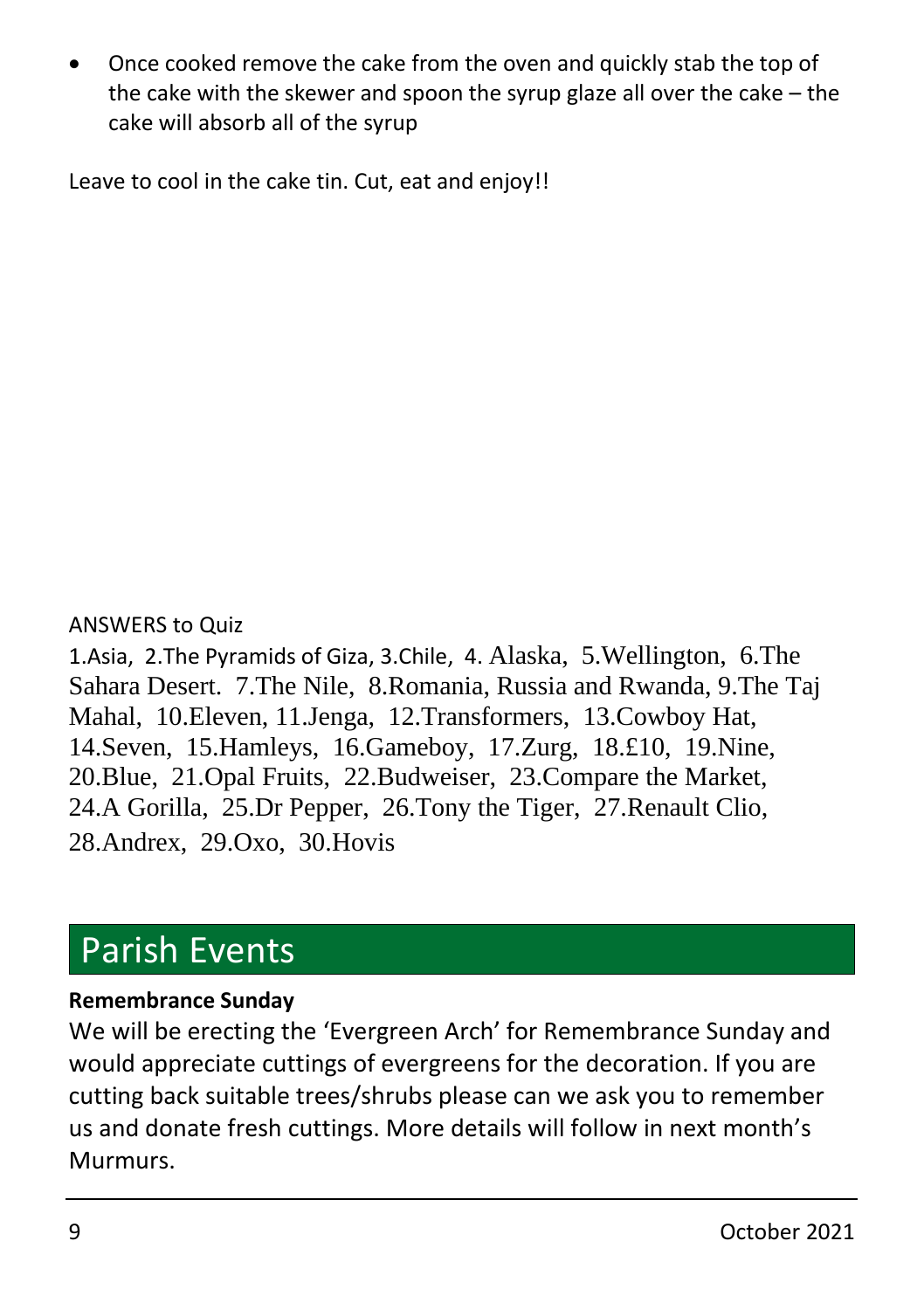# Response to the Coronavirus Pandemic

**COVID-19 Outbreak Board** meetings are still being held regularly to monitor the current situation. The general public can listen in and ask questions (once registered). Go to:

http://cmttpublic.cheshirewestandchester.gov.uk/mgCommitteeDetails.aspx?I D=1107 to register or look at meeting minutes/agendas and statistics.

#### ➢ **If you are in need of help**

You should ask:

- Family. Do you have family close at hand?
- A friendly neighbour?
- Marston Parish Community Support team
	- o Our contacts are below
- **Contact the CW&C Helpline on 0300 1237031** or www.cheshirewestandchester.gov.uk/covid

Some residents have problems with the supply of prescriptions or provisions when their regular supporters may be unavailable. In this case don't hesitate to use the support of your Marston Parish Community Support team.

#### **For those struggling financially**

The lockdown has faced many with financial difficulties. Those who may be struggling to pay bills please use the CW&C Helpline as above.

#### ➢ **If You're Struggling to Afford Food**

You may be able to get **food bank vouchers** but you will need a referral which you can obtain from:

- CW&C Help Scheme 0300 123 7065 9am 5pm
- Citizens Advice Bureau: CAB Helpline 0344 576 6111 or call Sean on 07894 238 963, from 9.30am to 4.30pm - weekdays.
- WCCAB Gaynor 07736 621235 or Sam 07596 338067, Monday Thursday 9am – 5pm, weekdays only.

#### ➢ **Other problems?**

Our volunteer team is here to help please don't hesitate to give us a ring and we'll be pleased to assist.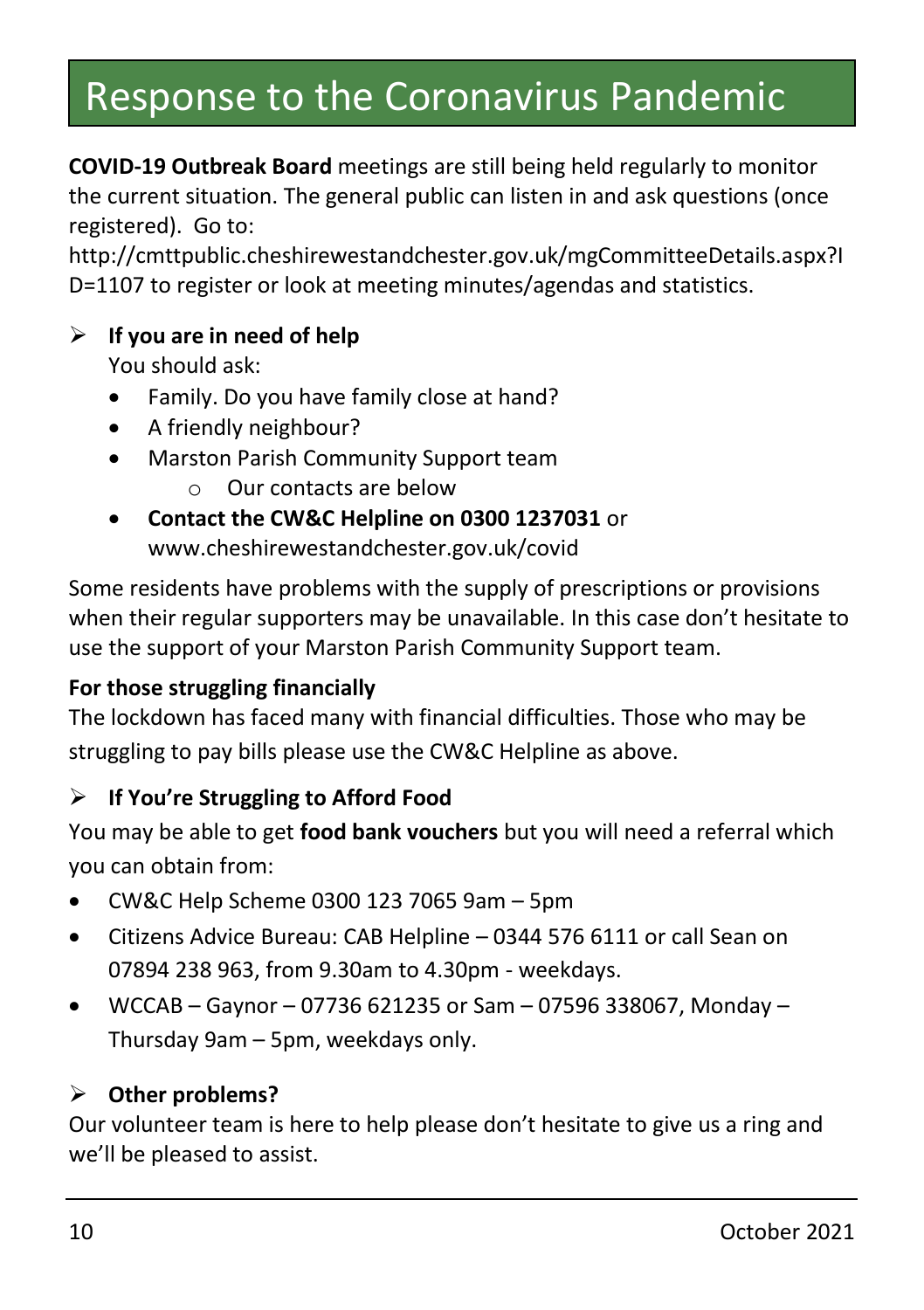# Useful Contacts

**CWAC Councillors Lynn Gibbon** 07581 226814 lynn.gibbon@cheshirewestandchester.gov.uk **Norman Wright** 01606 74788 norman.wright@cheshirewestandchester.gov.uk **Phil Marshall** 07917 171438 phil.marshall@cheshirewestandchester.gov.uk

| <b>Cheshire West and Chester Council</b>    |  |  |
|---------------------------------------------|--|--|
| Mon-Fri 81m-7pm and Sat 91m-12.30pm         |  |  |
| Online at www.cheshirewestandchester.gov.uk |  |  |
| 0300 1238123                                |  |  |
| 0300 1237036                                |  |  |
| 0300 1237026                                |  |  |
|                                             |  |  |

| <b>PCSO Diana Wiggins PCSO20322</b>                 | diana.wiggins@cheshire.pnn.police.uk |
|-----------------------------------------------------|--------------------------------------|
| <b>Officer Terry Boyle PC4555</b>                   | terry.boyle@cheshire.pnn.police.uk   |
| Dial 101 in a non-emergency and 999 in an emergency |                                      |

**Ester McVey – your local MP** Telephone: 01625 529922

**Marston Parish Council** cannot be held responsible for any errors, misprints or opinions stated in this publication. The views expressed by the contributors are their own and not necessarily the views of the parish council.

#### **Your Contributions and ideas are welcomed!**

We are always grateful for ideas and articles from any of our readers . Just send them through to the clerk or any one of the councillors

Further information on Parish matters can be found on *marstonparishcouncil.co.uk* Back copies of the *Marston Murmurs newsletters* are also on this website. For Facebook see: **Facebook/marstonparishcouncil**

Those who wish an electronic copy email info@marstonparishcouncil.co.uk.